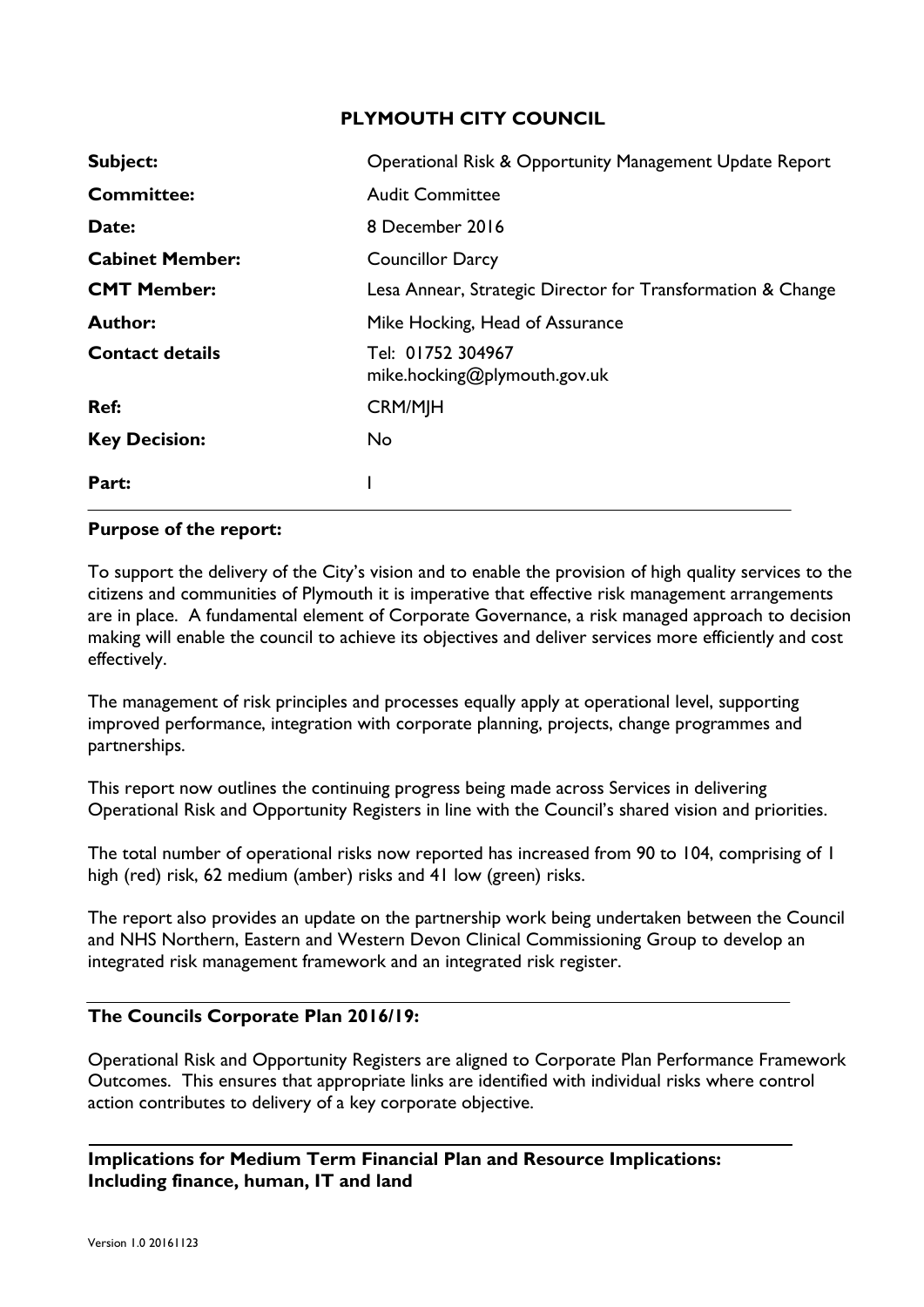None arising specifically from this report but control measures identified in risk and opportunity registers could have financial or resource implications.

# **Other Implications: e.g. Child Poverty, Community Safety, Health and Safety and Risk Management:**

None arising specifically from this report but community safety and health and safety issues and risks are taken into account in the preparation of risk and opportunity registers.

#### **Equality and Diversity**

Has an Equality Impact Assessment been undertaken? Not required.

## **Recommendations and Reasons for recommended action:**

The Audit Committee is recommended to:

• Note and endorse the current position with regard to operational risk and opportunity management.

#### **Alternative options considered and rejected:**

Effective risk management processes are an essential element of internal control and as such are an important element of good corporate governance. For this reason alternative options are not applicable.

# **Published work / information:**

Plymouth City Council's Risk & Opportunity Management Strategy

## **Background papers:**

None.

|  | Part | Part II | <b>Exemption Paragraph Number</b> |  |  |  |  |  |
|--|------|---------|-----------------------------------|--|--|--|--|--|
|  |      |         |                                   |  |  |  |  |  |
|  |      |         |                                   |  |  |  |  |  |
|  |      |         |                                   |  |  |  |  |  |

#### **Sign off:**

| Fin                                                              | pc1617.<br>43 | Leg | DVS <sub>2</sub><br>6942 | Mon<br>Off |  | HR |  | <b>Assets</b> |  |  |  | Strat<br>Proc |  |
|------------------------------------------------------------------|---------------|-----|--------------------------|------------|--|----|--|---------------|--|--|--|---------------|--|
| Originating SMT Member: Assistant Director for Finance           |               |     |                          |            |  |    |  |               |  |  |  |               |  |
| Has the Cabinet Member(s) agreed the contents of the report? Yes |               |     |                          |            |  |    |  |               |  |  |  |               |  |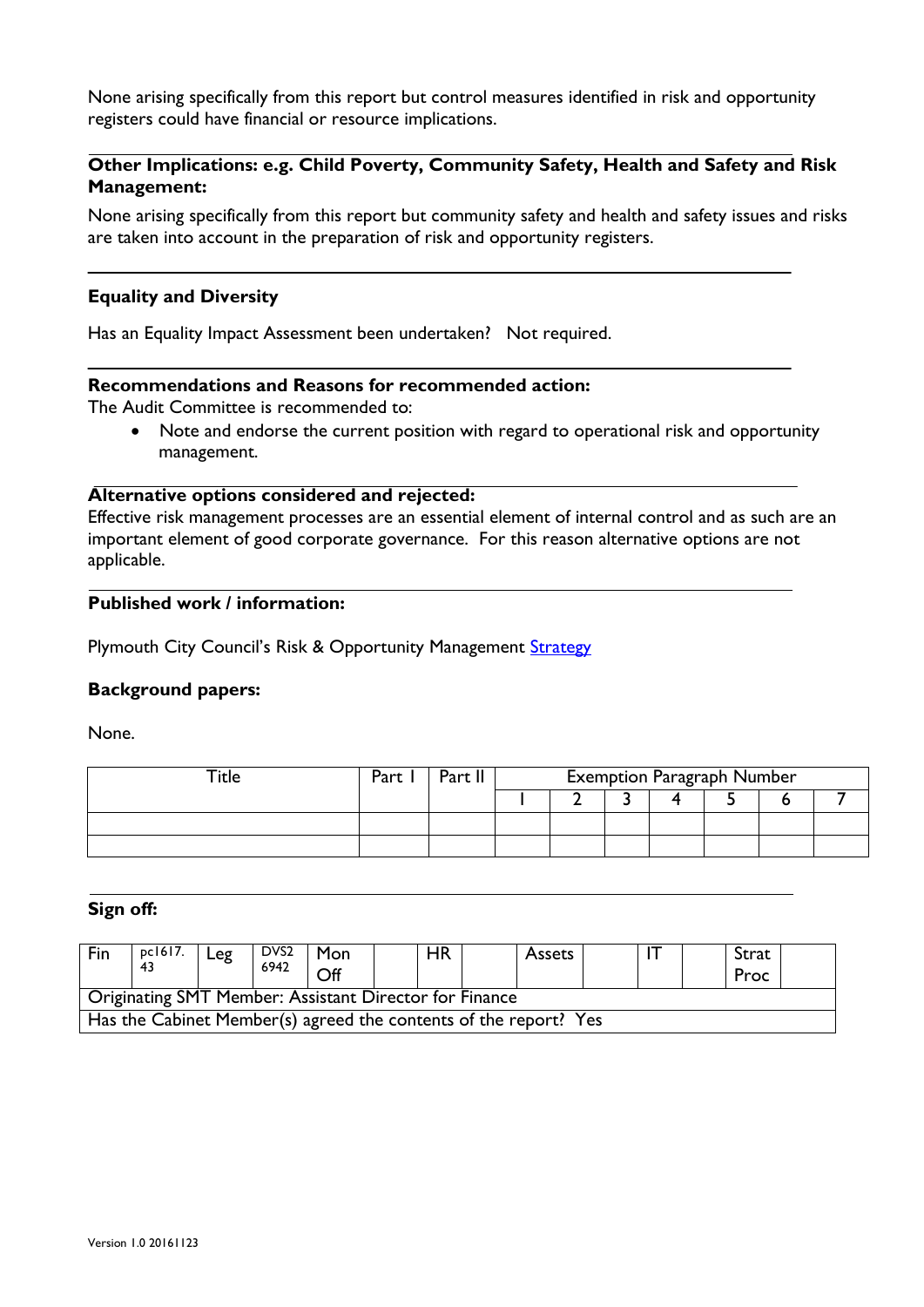# **1. Introduction**

**1.1** The position with regard to Operational Risk and Opportunity Risk Register monitoring was last reported to this Committee on [30 June 2016](http://web.plymouth.gov.uk/modgov?modgovlink=http%3A%2F%2Fdemocracy.plymouth.gov.uk%2FieListDocuments.aspx%3FCId%3D249%26amp%3BMId%3D6879%26amp%3BVer%3D4) and this report now provides a summary of the latest monitoring exercise covering the position as at November 2016.

# **2. Background**

- **2.1** Fourteen years ago Plymouth City Council implemented its first risk management [strategy.](http://documentlibrary.plymcc.local/documents/risk_and_opportunity_management_strategy.pdf) This has been continuously reviewed each year and updated to ensure it remains fit for purpose.
- **2.2** To comply with the Risk and Opportunity Management Strategy each Directorate must implement a robust process of managing risks to corporate, service, project and partnership objectives for which they have responsibility.
- **2.3** To support the promotion and co-ordination of risk management each Directorate/Service has a dedicated Risk Champion. Risk Champions represent their Directorate/Service at the Operational Risk Management Group which is chaired by the Head of Assurance.
- **2.4** The good progress made towards achievement of this outlined in this report should provide Members with assurance that operational risks are being identified effectively, mitigation actions put in place and Operational Risk and Opportunity Registers monitored routinely alongside the delivery of objectives.

## **3. Operational Risk and Opportunity Registers and Analysis of Risks Identified**

- **3.1** The corporate risk management process to enable service level Operational Risk and Opportunity Registers to be linked to the Corporate Plan is now embedded across the Council.
- **3.2** Assistant Directors and Heads of Service are identifying risks that may prevent them from delivering on their key service objectives and, by monitoring these risks on a regular basis, will be tracking the effectiveness of mitigation controls.
- **3.3** As the risk identification process includes quantification through a probability/impact assessment, services should also be able to identify key risks and prioritise their use of scarce resources more effectively.

## **4. Red Risk**

**4.1** One red risk is being reported for this risk monitoring period, details are shown below:-

| <b>EXISTING RED RISK</b>                       | Delivering Council services within the envelope |
|------------------------------------------------|-------------------------------------------------|
| <b>Dept: Finance (Financial Planning &amp;</b> | of the resources provided in 2017-19 Medium     |
| <b>Reporting</b> )                             | <b>Term Financial Strategy</b>                  |
|                                                |                                                 |

**Comments/Mitigation**: The Council has successfully reduced net revenue expenditure by £65m over the last three years through the transformation programme. Despite the achievements in reducing our costs and spending, the further reduction of grants and continuation of rising demand means we are projecting a further funding gap of £37m over the next three financial years to 2019- 20.

We are continuing with the transformation programme which is improving efficiency and reducing costs whilst still delivering benefits to the customer. Significant savings are focussed in three key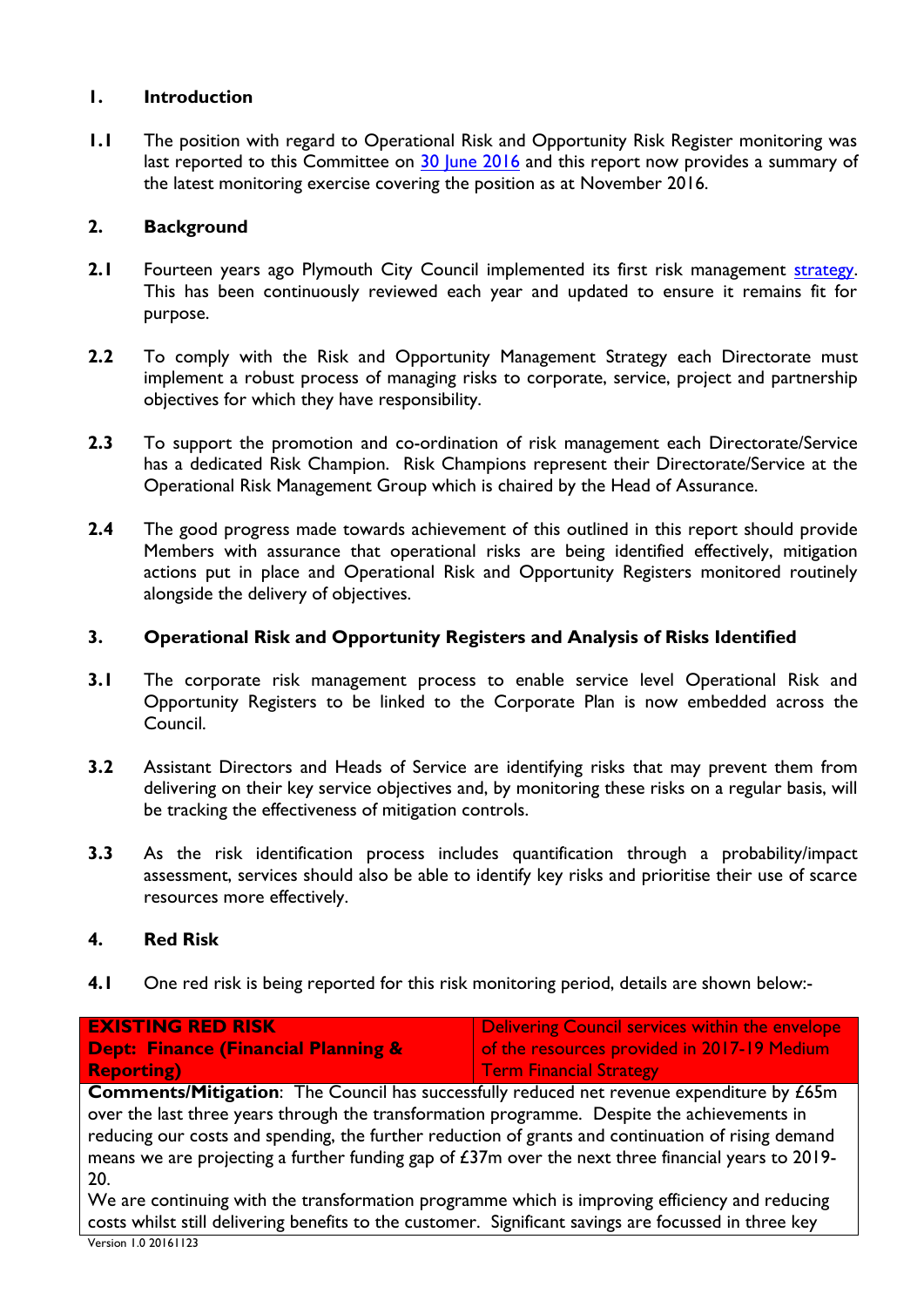programmes:-

- Growth, Assets and Municipal Enterprise (GAME2) This programme is investing in accelerating Plymouth's economic growth, which will raise income through business rates and Council tax. It includes a wide range of initiatives to create more jobs and deliver more homes in Plymouth, guided by the Plymouth Plan and the Plan for Homes. We are also maximising the opportunities to increase income by making best use of our assets and taking a more commercial approach to the way we commission and run services.
- One System, One Aim (Transformation of the People Directorate) This programme emphasises the need for preventative and early intervention services to improve health, thus reducing demand for services in the longer term to develop a sustainable system.
- Transforming the Corporate Centre This programme has been established to define and deliver an organisational service centre to deliver universal services and transactions with consistency and commonality, including delivery of digital service transformation across the entire organisation to enable channel shift and process.

# **5. Risk and Opportunity Register Information**

- **5.1** Operational Risk and Opportunity Registers record mitigation actions and controls for all risks identified together with a named risk owner in each case.
- **5.2** Risks scored 5 and under are considered to be managed to an acceptable level and have been removed from registers and archived in line with the Risk and Opportunity Management Strategy.
- **5.3** More detailed information on individual Services' risk and opportunity registers can be obtained from the Head of Assurance, Corporate Risk Advisor, departmental risk champions or Heads of Service.

# **6. CCG/PCC Integrated Risk Register**

- **6.1** Plymouth City Council and NHS Northern Eastern and Western Devon Clinical Commissioning Group (NEW Devon CCG) formed an integrated commissioning function on 1 April 2015, working towards a single commissioning approach, an integrated fund, and risk and benefit sharing agreements.
- **6.2** The Head of Assurance presented an update report to the Finance and Assurance Review Group (FARG) on the 23 May 2016 who endorsed the framework document which provides the foundation and a common infrastructure for delivering, maintaining and governing risk management with the integrated commissioning function.
- **6.3** A risk workshop took place with members of FARG on 21 October 2016 to identify and scope risks relating to the governance of the integrated commissioning system.
- **6.4** Risks have been aligned to the corporate objectives arising from the One System One Aim transformation project (formerly Integrated Health & Wellbeing).
- **6.5** Risk management is now a quarterly agenda item at FARG meetings where the integrated risk register will continue to be monitored by members of FARG who have responsibility for escalating risk issues where necessary as per the framework.

# **7. Finance FIT Risk Management Review**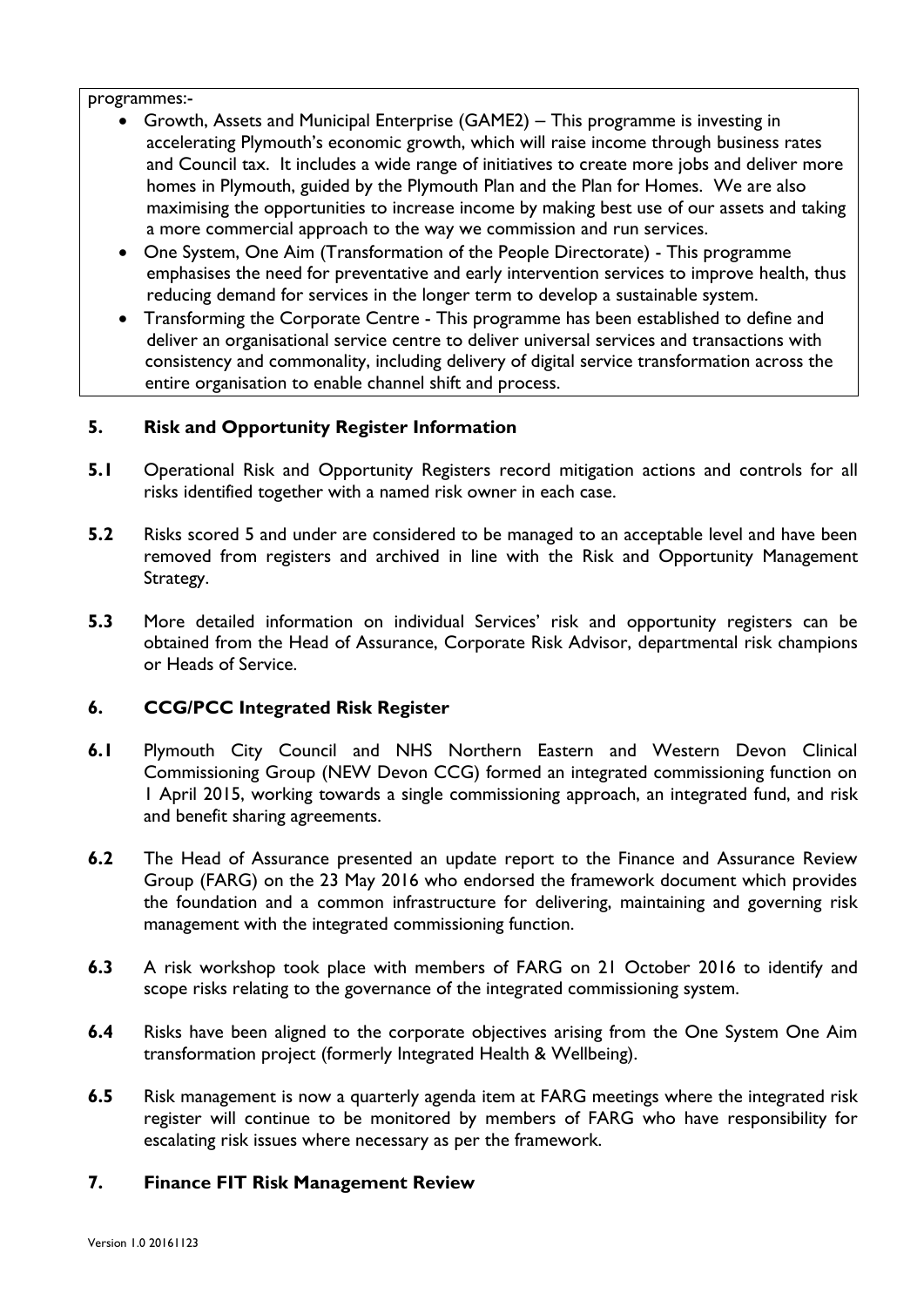- **7.1** The Finance FIT project has been launched with the objective of managing delivery of a modern, fit for purpose, cost efficient, cost effective and customer focused Finance Service.
- **7.2** As reported to this Committee in [September,](http://web.plymouth.gov.uk/modgov?modgovlink=http%3A%2F%2Fdemocracy.plymouth.gov.uk%2FieListDocuments.aspx%3FCId%3D249%26amp%3BMId%3D7190%26amp%3BVer%3D4) a review of our risk management arrangements took place during the summer as a joint working collaboration between the Corporate Risk Team and Devon Audit Partnership.
- **7.3** An Internal Audit Report has been produced and action has been agreed to be implemented over the next 12 months.
- **7.4** Two of the common themes raised by participants of the review were the need for 'real time' risk information and alignment with other corporate functions such as performance and financial management.
- **7.5** As a result of this a risk software scoping exercise was undertaken and one of the options considered was the use of the Project Server system currently used within the Portfolio Team to record project management risks.
- **7.6** The current Project Server system is being upgraded in the New Year and an initial scope of the new system has confirmed that it can be adapted to store corporate risks which will provide 'one version of the truth', streamline the risk monitoring process and make reporting easier.
- **7.7** A trial of the system is planned to coincide with the next strategic risk monitoring exercise during January and February 2017. If successful, a recommendation will be made to CMT to roll this out to departments to record their operational risks. Further work to align risk to other corporate functions will then follow.

## **8. Conclusion**

- **8.1** The Council's success in dealing with the risks it faces can have a major impact on the achievement of key promises and objectives and ultimately, therefore, on the level of service to the community.
- **8.2** The Council recognises that it is operating in a climate of unprecedented financial pressure and that it needs to substantially reduce operating costs and ensure maximum possible investment in achieving its objectives and therefore needs to be innovative, resourceful, customer focused and provide greater value for money. The achievement of delivery plan actions to deliver budget savings continues to be closely monitored by Services with regular reporting on a risk rated basis to the Corporate Management Team.
- **8.3** The Council's approach to operational risk and opportunity management supports the implementation of the council-wide transformation programme, and is focussed on improving the ability of Services to manage those risks that may prevent them from delivery of their Business and Delivery Plans – this in turn should in time impact positively on outcomes for service users.
- **8.4** One of the responsibilities of the Audit Committee is to seek and receive assurances that the Council has an effective internal control framework in place which includes arrangements for the management of risk at both strategic and operational level.